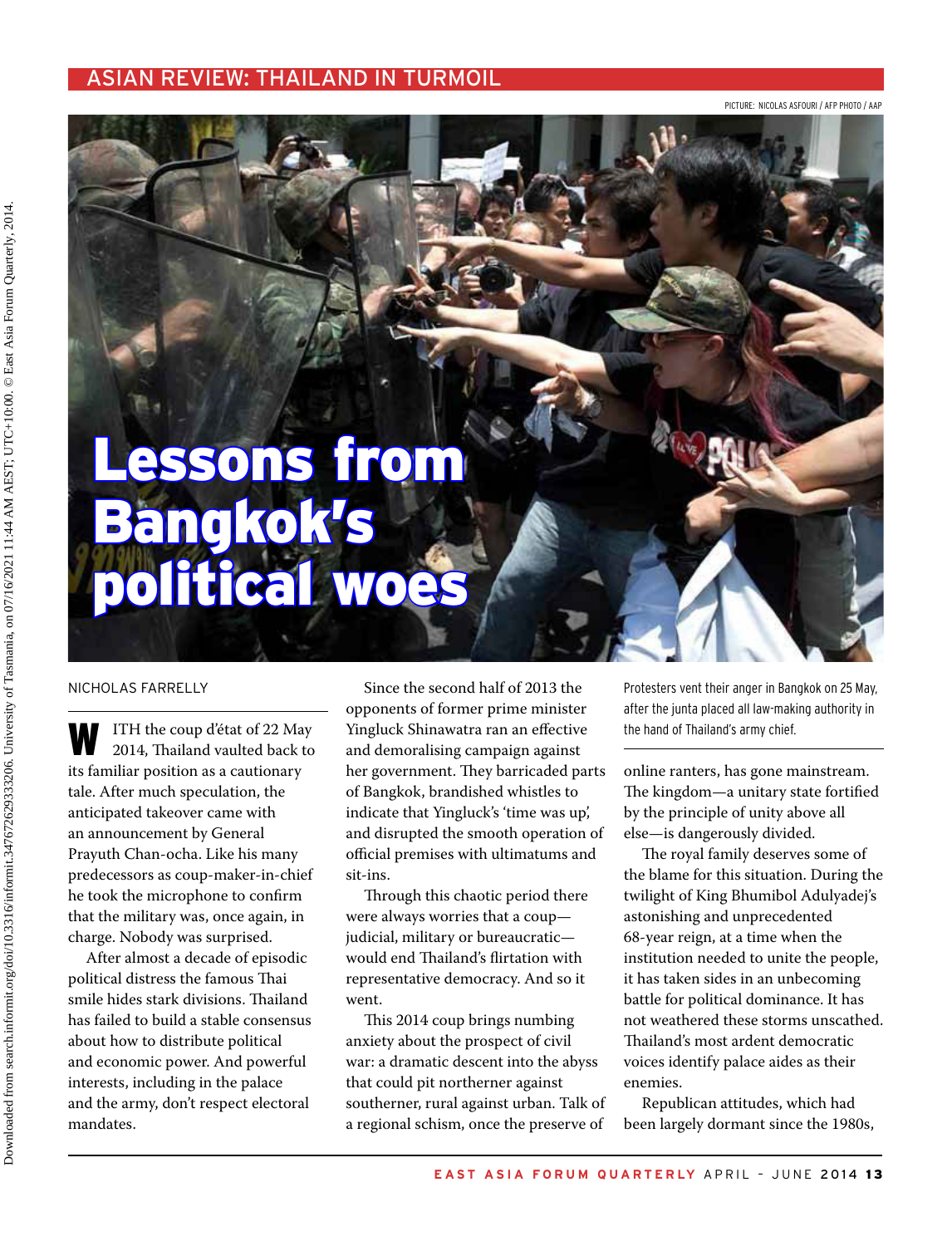## **THAILAND**

are re-emerging. And what was once a gentle, and private, rumble of dissent about the political role of the royals now takes on more extreme forms. With unhelpful external conditions, or bad luck, Thailand could topple from its perch among the most successful societies in Asia.

That prospect—one that would have seemed ludicrous merely a decade ago—now looms ominously for a country that has become comfortable with its positive international and regional standing. Across Southeast Asia there are worries that Thailand's internal strife could lead to problems in the wider neighbourhood. Among the members of ASEAN there is characteristic reluctance to show undue concern about what are, officially, the internal matters of a sovereign member state. But that stale prescription ignores the role that Thailand plays as an economic and logistics hub, to say nothing of its leadership in a region where democracy has shallow roots. Thailand, after the coup, is faced with the chance that it will no longer have the respect of its peers.

At this moment of mounting concern, leaders, intellectuals and analysts across the region are craning their necks to learn what they can from Thailand's woes. They hope that prompt recovery is possible but many will appreciate that it can take decades to fully redress the trauma that is being inflicted. Some countries in Southeast Asia have not yet managed to get past their histories of internal strife. Thailand is now exhibiting, in realtime, and for the 'internet generation', that its politics is a blood-sport, and one where all too tragically there are no real winners.

So what lessons should the other nine countries of ASEAN take from Thailand's experience? Should they

be worried that their own systems are vulnerable to such rolling political tumult?

Crucially, Thailand demonstrates that there can be serious repercussions when democratic elections require a changing of the guard. The government of deposed former prime minister Thaksin Shinawatra, the older brother of former prime minister Yingluck, which held power from 2001 until the coup of 2006, represented an uncomfortable challenge to the old order of royal, military and bureaucratic authority.

picture: narong sangnak / epa / AAp



General Prayuth Chan-ocha: followed the path of his predecessors to become a coup-maker.

Thaksin's interpretation of Thai politics was brash, economically boastful and wildly popular. He also demonstrated the repugnant authoritarianism in which so many Thai strongmen indulge. The rule of law suffered as he steamrolled opponents too many to name. Yet nowadays many Thais remember the stability and prosperity of the Thaksin years as a benign golden age. In this context, powerful forces in Thailand, such as the army and the palace, couldn't accept the prestige that Thaksin accumulated, or the way he so profitably blurred the boundaries between business and politics.

Thaksin upset the self-appointed

guardians of decency. He also threatened to comprehensively displace those he consistently defeated at the ballot box by interfering with specific career trajectories. The coup of 19 September 2006 was the response to his electoral success and the years since have witnessed the tough struggle to redefine Thai democracy.

But Thaksin's allies still win every election, most recently in February 2014. It is fair to judge that neither side is unblemished and that there is no simple way of delineating Thailand's 'good' and 'bad' elements. Even those who succeed electorally have a tentative relationship with democratic virtue.

This is a profound issue for democrats across Southeast Asia the nature of elite interests means that those who win elections often hold fundamentally undemocratic perspectives. Nobody who knows him well would claim, with a straight face, that Thaksin is an exemplar of democratic instincts. Instead, he is the type of political operator who does well in a system where power and money are jealously sought and where one can beget the other. Across Southeast Asia the quest for power through electoral means, and through popular campaigns, gives elites new prizes to cherish and new battles to fight. Even though Thaksin has led political parties and a social movement that are emboldened by support from the masses, and partly by the rhetoric of social inclusion and economic redistribution, his primary focus remains the accumulation of power.

In the Thai instance the primacy of the monarchy, its guards in the military and the handfuls of dominant commercial enterprises that support the entire machine were challenged by Thaksin's alternative juggernaut. The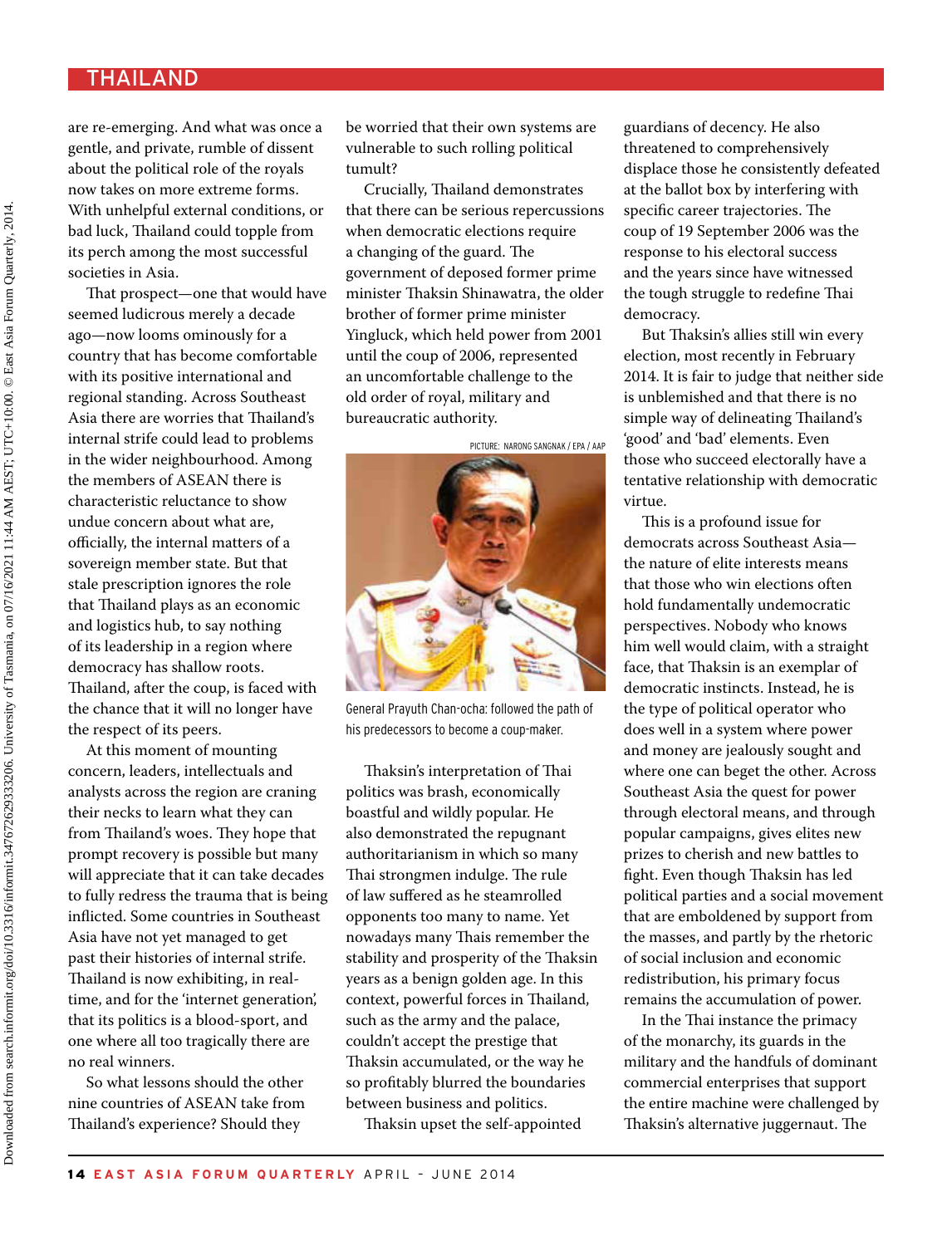#### **THAILAND**

picture: Nicolas ASFOURI / afp photo / AAp



Protesters in Bangkok confront a police officer during demonstrations against the junta.

democratic constitution of 1997, the one under which Thaksin was elected in 2001 and 2005, gave hope that a compromise between popular interests and the elite would be possible. That proved chimerical, and since the coup of 2006 many Thais have wondered whether they will ever regain the optimism of democracy's yesteryears.

With the monarchy and military prepared to challenge legitimate electoral mandates, the antidemocratic instincts of these powerful groups have been highlighted and criticised, although in the Thai case there still is no all-out assault on privilege and its beneficiaries. Instead, apathetic acceptance reigns. It is unclear whether, in the fullness of time, those entrenched elite interests will survive the turbulence and unpredictability that has been unleashed by the stoush with Thaksin. For some people the struggle has existential consequences, with the cosmological and material layers dangerously entwined.

The Thai conundrum also has

its own international dimension, especially at a time of ambitious integration across ASEAN. It has been determined that 2015 will be the year for the implementation of the ASEAN Economic Community. Thailand has been a strong supporter of these integrative efforts and is one of the societies best-prepared to deal with greater intra-regional mobility. The country, for instance, already absorbs around two million migrant workers from Myanmar. Its economy is flexible, nimble and globally connected. It could see a new economic boom once the ASEAN efforts bear fruit.

Thailand also benefits from the investment, construction and consumption frenzy in adjacent Myanmar. Many Thai firms are aggressively seeking opportunities across the border. As transport and communication links improve there will be countless ways for Thais to exploit what is described as Asia's 'next frontier'. But all of this potential progress could be undermined by the problems at home. Those problems

could make Thailand a much more difficult neighbour.

Thailand's instability may even encourage the creation of enemies abroad.

The skirmishes with Cambodia in 2011 under Thailand's conservative Abhisit Vejjajiva government are one example. Thailand, after the coup, may also find its relations with Myanmar are strained as both nations flex their muscles along the border. But these are not the major problems. Thailand's current internal preoccupations ensure that it is vulnerable to intrigue. At one level, lax law enforcement has made it a hub for regional smuggling: in people, weapons and even fake documents. Its sophisticated 21st century economy is almost fully tied to global markets but it is also saturated by criminal activities. Regulation is politicised by partisan and sectoral priorities.

That is not a common formula for long-term success.

Yet, at another level, Thailand is subject to profound geopolitical shifts. Competition between China and the United States has a Thai nexus, with both countries claiming precedence and seeking to carve out new areas for dominance. In the long term there may not be room for everyone, no matter how adept Thai diplomats tend to be. For a neighbourhood that has recently been insulated from major power competition, invocations of ASEAN primacy may not be sufficient protection—especially when one of the primary players in Southeast Asia's regional politics is so preoccupied with internal affairs.

Is Thailand ASEAN's weak link? With this question ringing loudly, it is the management of internal affairs themselves that should provide the greatest lesson, and warning, for the rest of Southeast Asia. Thailand's